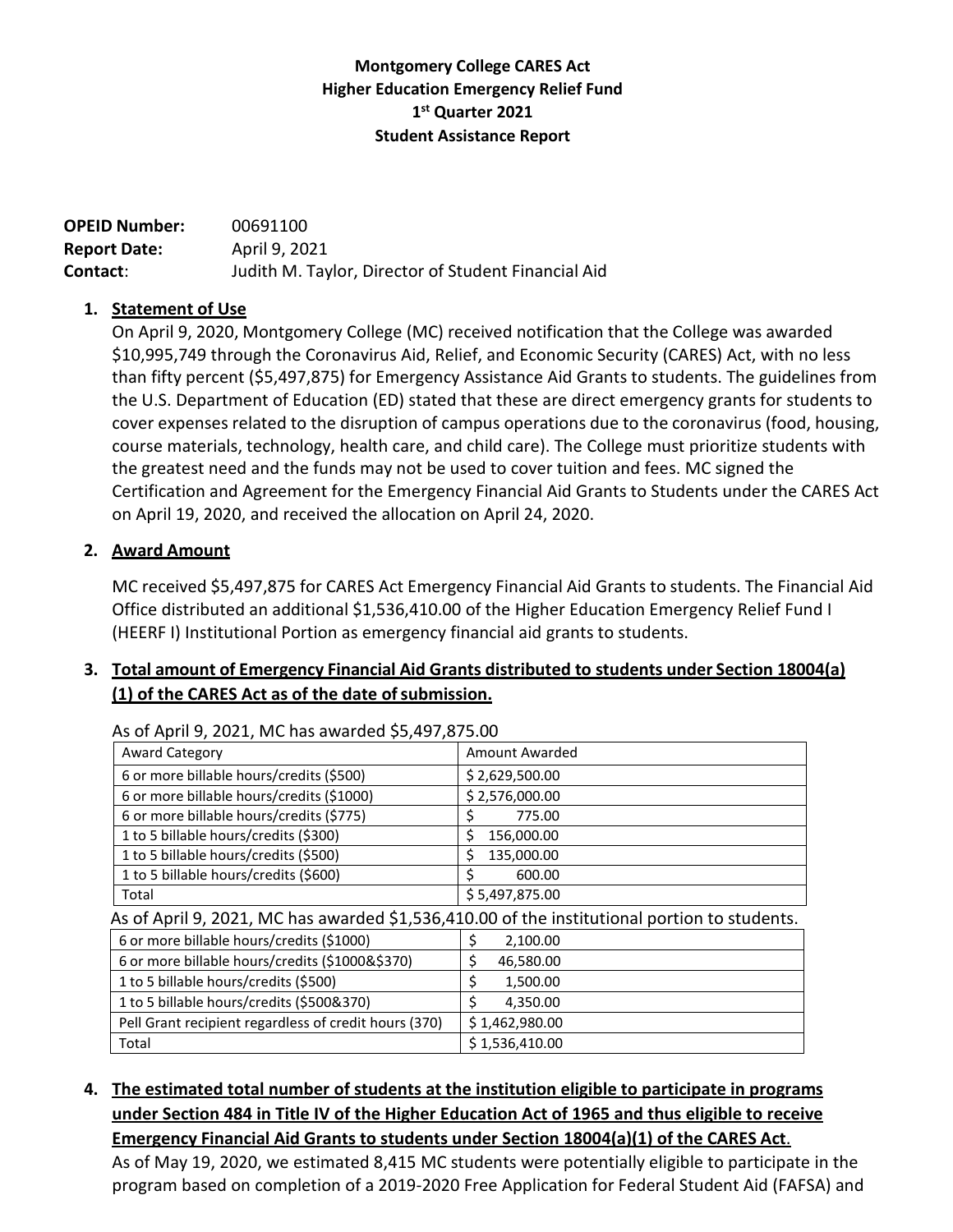enrolled at the institution in on-campus classes at the time of the COVID-19 disruption. 7,102 of those students had completed all requirements for Title IV eligibility. The additional 1,313 completed the FAFSA but had not completed the verification process. By September 30, 2020, 8,936 became potentially eligible. 7,413 completed all requirements for Title IV eligibility and or met the basic Title IV aid matches. The remaining 1,523 never completed their file so we could determine eligibility. Funds that were not spent in 2019-2020 were moved into the 2020-2021 academic year. For these funds an application was required. Of the 3,488 students who applied, as of December 31, 2020 we were able to award 2,779 who met all eligibility requirements. One hundred seventeen (117) students awarded in 2019-2020 lost eligibility, most based on stale dated checks that could not be reissued. These recovered funds have also been moved to funding for 2020-2021. As of April 9, 2021, with the funds recovered from the stale dated checks and the institutional portion, we were able to award the 132 remaining eligible students who completed our fall 2020 application. The additional institutional funds were evenly distributed to our most needy students enrolled for spring 2021. Some students have received more than one award.

## **5. The total number of students who have received an Emergency Financial Aid Grant to students under Section 18004(a) (1) of the CARES Act.**

As of April 8, 2021, eight thousand six hundred twenty seven (8,627\*) student awards have made through the student portion of the CARES Act Emergency Assistance Grant.

| <b>Award Category</b>                      | Number of Students Awarded |
|--------------------------------------------|----------------------------|
| 6 or more billable hours/credits (2019-20) | 5259                       |
| 6 to more billable hours/credits (2020-21) | 2577                       |
| 1 to 5 billable hours/credits (2019-20)    | 520                        |
| 1 to 5 billable hours/credits (2020-21)    | 271                        |
| <b>Total Awards</b>                        | 8,627                      |

As of April 8, 2021, four thousand seventeen (4,017\*) student awards have been made through the institutional portion of the CARES ACT Emergency Assistance Grant.

| 1 or more billable hours/credits (\$370)           | 3,954 |
|----------------------------------------------------|-------|
| 6 or more billable hours/credits (\$1000)          |       |
| 6 or more billable hours/credits (\$1000 & \$370)  | 34    |
| 1 to 5 more billable hours/credits (\$500)         |       |
| 1 to 5 more billable hours/credits (\$500 & \$370) |       |
| <b>Total Awards</b>                                | 4,017 |

\*Student Awards are not unduplicated

# **6. The method(s) used by the institution to determine which students receive Emergency Financial Aid Grants and how much they would receive under Section 18004(a)(1) of the CARES Act.**

In order to provide maximum support based on the funds available, the size of the award is based on the number of credits each student is taking. After student and institutional funds were awarded, the remaining institutional funds were evenly distributed to spring Pell Grant recipients.

#### **2019-2020**

- $\triangleright$  Students enrolled in: 6 to 12 billable hours/credits: \$500
- $\triangleright$  Students enrolled in: 1 to 5 billable hours/credits: \$300

#### **2020-2021**

- $\triangleright$  Students enrolled in: 6 to 12 billable hours/credits: \$1,000
- $\triangleright$  Students enrolled in: 1 to 5 billable hours/credits: \$500
- $\triangleright$  Remaining Institutional: \$370

Enrollment status and/or amount of remaining grant funds resulted in adjustment of or different amounts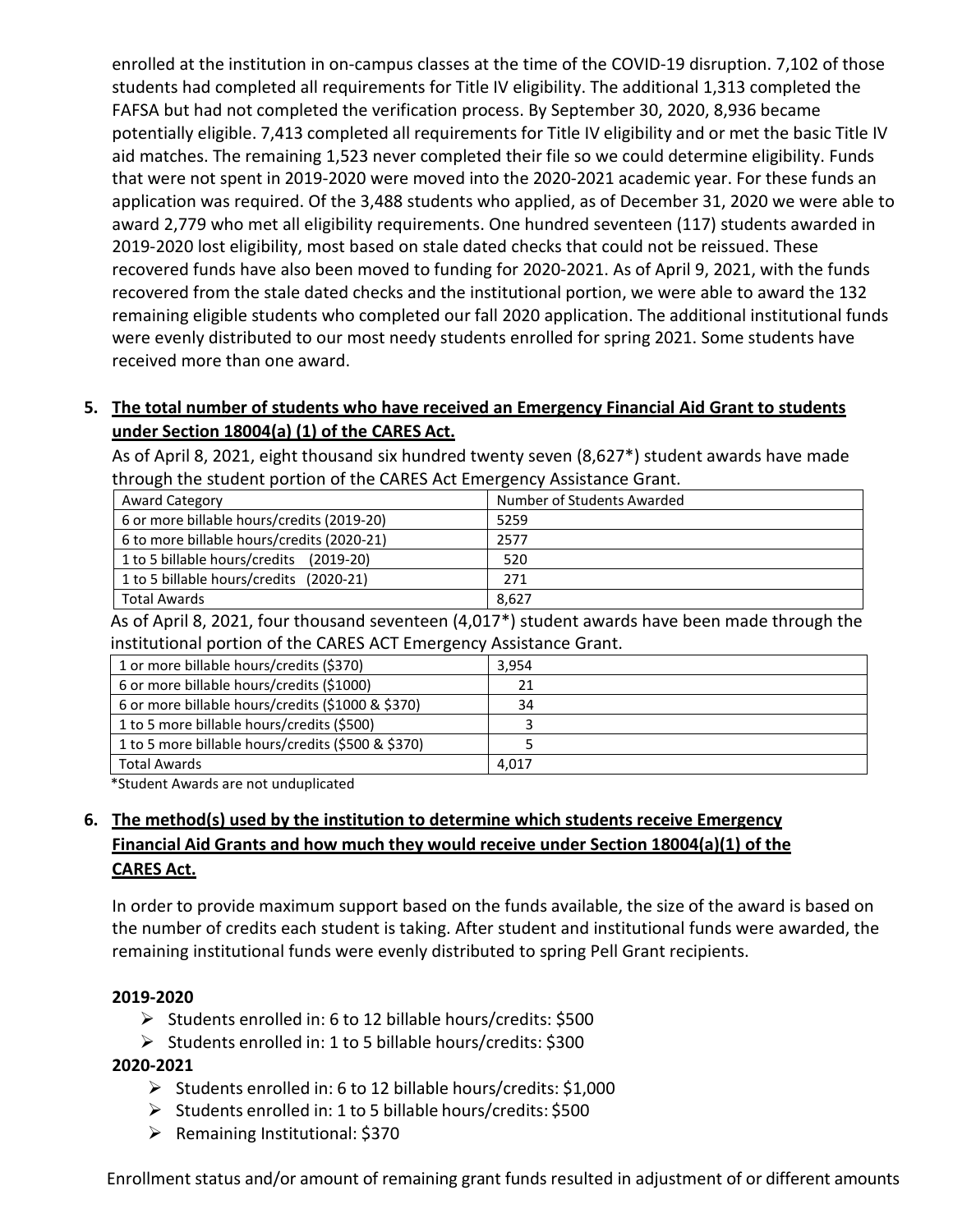of individual student awards.

- o **First Phase of Distribution Part 1** Awarded May 5, 2020, disbursed to students May 9, 2020
	- **Spring 2020 Pell grant recipients enrolled for spring semester who did not completely** withdraw. This is a group of students with documented financial need and Title IV eligibility. The change to remote instruction after March 13, 2020, affected them financially in increased technology costs, utility costs, child care costs, and loss of parent and/or student wages in at least the amounts listed above.
- o **First Phase of Distribution Part 2** Awarded May 21, 2020, disbursed to students May 22, 2020
	- Spring 2020 Subsidized Direct Loan recipients and additional Pell Grant recipients enrolled for spring semester who did not completely withdraw. This is a group of students with documented financial need and Title IV eligibility. The change to remote instruction after March 13, 2020, affected them financially in increased technology costs, utility costs, child care costs, and loss of parent and/or student wages in at least the amounts listed above.
- o **Second Phase of Distribution Part 1 -** Awarded July 31, 2020, disbursed to students August 1, 2020
	- On May 8, 2020, an online CARES Act assistance application form became available. MC students can state if COVID-19 disruptions have adversely affected them in one or more of the following areas: loss of income, food, housing, utilities, course materials, technology, health care, and/or child care.
	- Students who already completed a FAFSA for 2019-2020 or 2020-2021 and have already documented their Title IV eligibility, but did not already receive an award and maintained enrollment in Spring 2020, along with any students who met the criteria for Phase One and have not received the grant, were the first priority in this phase. Of the 5697 students awarded, sixty (60) additional students were in this category.
	- **Applications were accepted from May 8, 2020 through August 14, 2020. Two thousand** one hundred and forty-nine (2,149) CARES Emergency Grant Applications have been received. Applications were screened based on the criteria in the proposed final rule. Based on eligibility criteria 117 applicants have been awarded. Many applicants already received the grant in the phase 1 distribution, and many others are not eligible. We continued to screen applications to determine eligibility.
- o **Second Phase of Distribution Part 2** Awarded September 18, 2020, disbursed to students September 19, 2020
	- An additional 171 students who met either the First or Second Phase eligibility criteria and were enrolled in either spring 2020 or summer 2020 and had not already received a CARES grant in spring or summer 2020.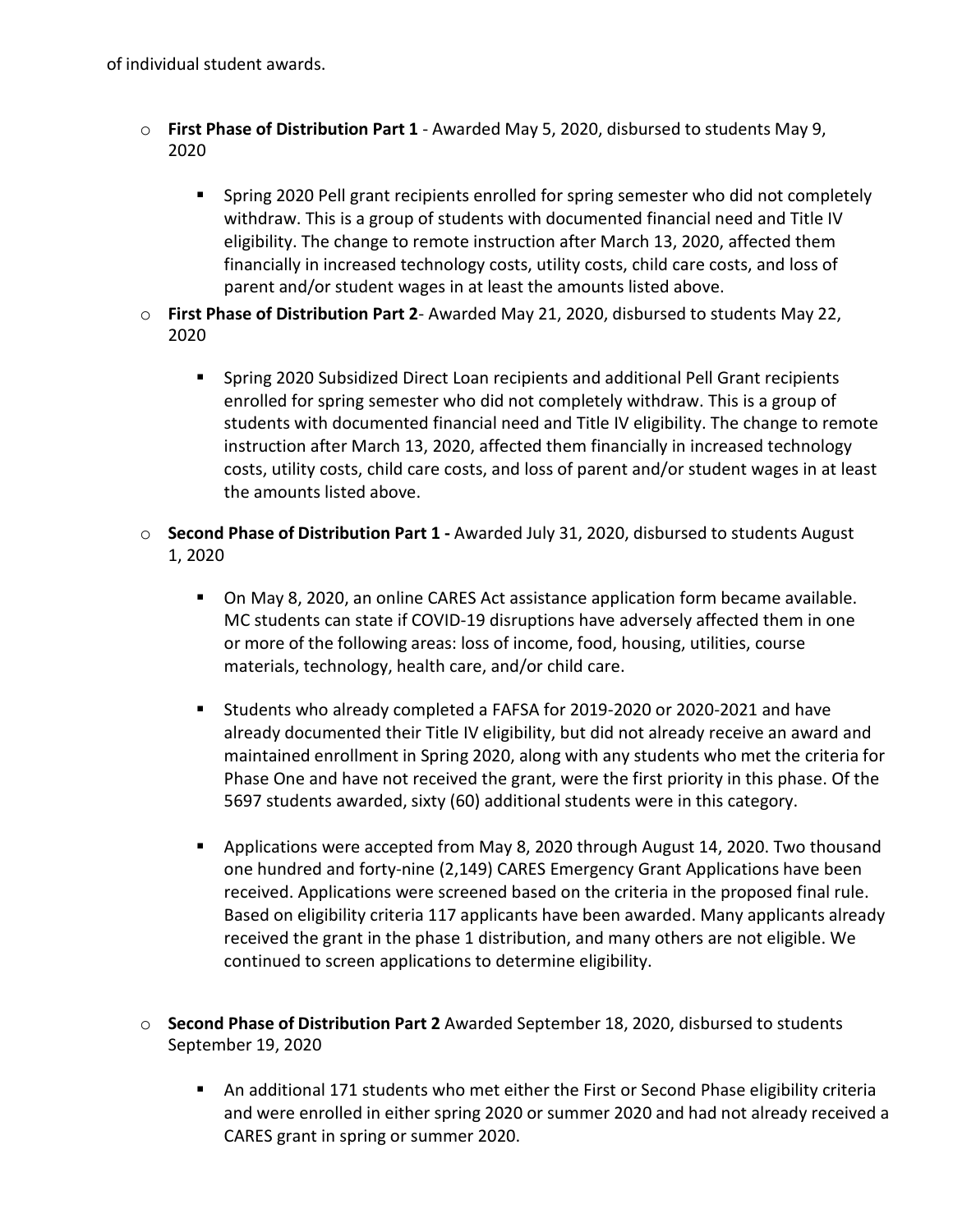#### o **Third Phase of Distribution 10/10/20, 11/13/20, 12/11/20**

 Based on the awarding of both the First and Second Phases and the most recent Department of Education guidance for the disbursement of these funds, we have adjusted the criteria for Phase Three. On September 10, 2020 we made available to students our Fall 2020 CARES application. Three thousand four hundred eighty-eight (3,488) applications were received. Awards were made and funds disbursed on 10/10/2020, 11/13/2020 and 12/11/2020 to 2,779 of those 3,488, who in addition to submitting a CARES Grant application, also submitted a 2020-2021 FAFSA and met the required the Title IV eligibility criteria. The remaining 709 students will be awarded as they gain eligibility as long as funding is still available.

## o **Third Phase of Distribution 2/26/21, 3/26/21**

 Awards were disbursed on 2/26/21 and 3/26/21 to the 132 students of the remaining 709, who applied, and met all the eligibility criteria. These awards were made with the remaining \$62,775 of the student portion of the grant and \$59,000 of institutional portion funds.

## o **Fourth Phase of Distribution 3/26/21**

 New and additional awards were disbursed on 3/26/21 to Pell Grant students enrolled in the spring 21 semester. Identified as our most needy students and most affected by COVID-19, \$1,477,410.0, in the amount of \$370 was given to 3993 students. At this point we have exhausted our CARES Grant HEERF I funds. If additional stale dated checks are received, we will redisburse these funds.

# **7. Instructions, directions, or guidance provided by the institution to students concerning the Emergency Financial Aid Grants.**

- $\circ$  Students who received grants in the first phases received an email notification from the financial aid office about the amount of the grant, what it is for, and why the student is receiving it.
- $\circ$  In the spring of 2020, the college President announced the receipt of the CARES Act funds and the Phase one disbursement of student emergency assistance grants. Communication from the Senior Vice President for Student Affairs introduced the availability of the new online CARES Act Emergency Assistance Grant application, the criteria, and how to apply for a grant.
- o The MC Office of Communications is assisting with advertising the grant and the online application process.
- $\circ$  The grant availability is also announced through the MC Financial Aid Office's social media platforms.
- o Email notifications have been sent to students with updates regarding CARES grant application processing and eligibility criteria.
- $\circ$  Students who have applied for CARES Emergency Grants, but are ineligible, receive notifications explaining why they are ineligible.
- $\circ$  As we have moved into the 2020-2012 academic year, the college administration, office